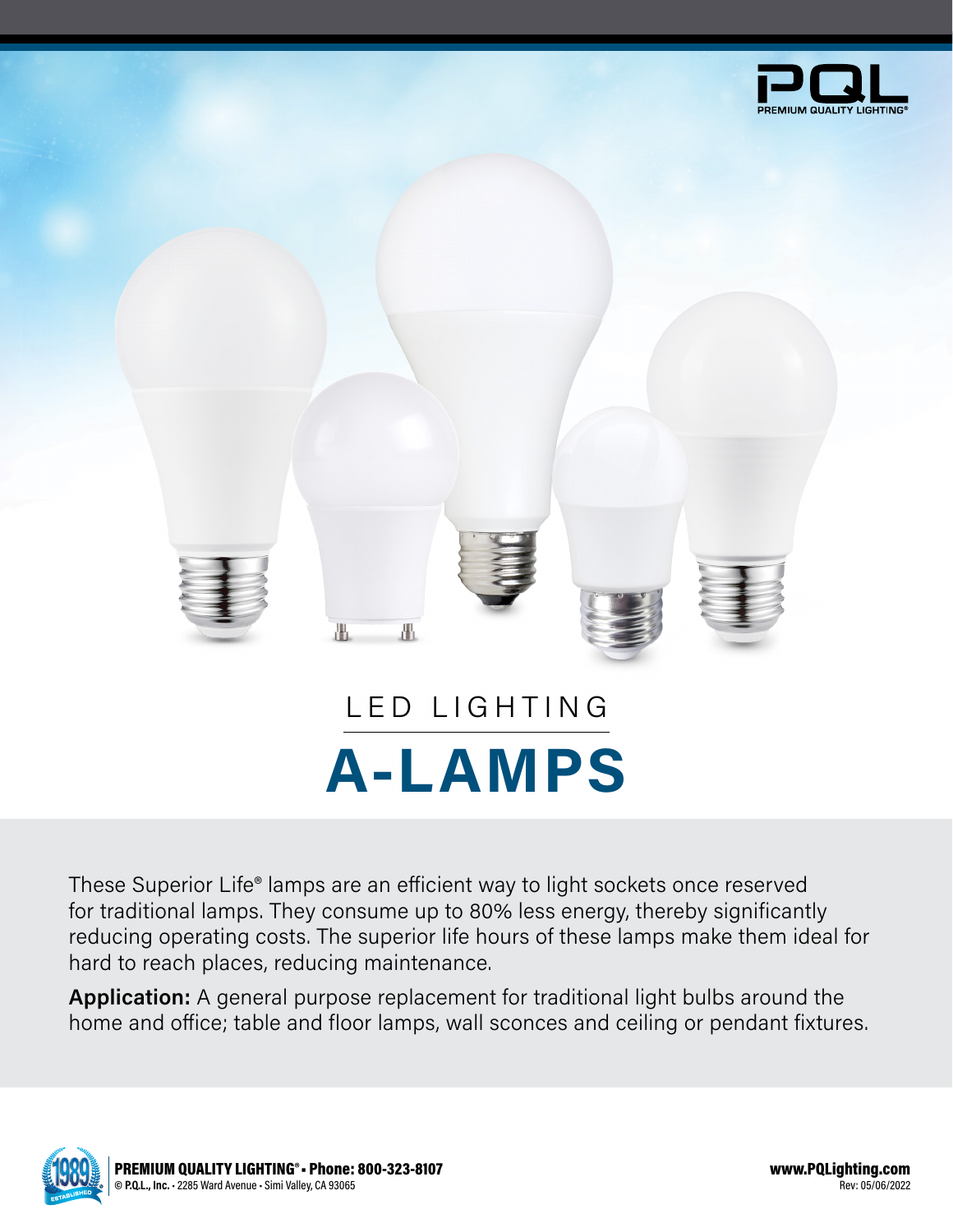## A-LAMPS LED LIGHTING



# FEATURES

- **• Superior lighting performance**
- **• Energy efficient**
- **• Lightweight and easy installation**
- **• Superior Life® design**
- **• Resembles traditional lighting**
- **• Mercury Free** Environmentally friendly.
- **• Low heat reduces AC costs**

Dimmable Superior Life® dimmable LED lamps function with wall dimmers just as normal incandescent lamps do by allowing full linear dimming control. *(When applicable)*



Note: Warranty and Qualifications can vary per item, see technical data sheets (TDS) for specific information. · Not all product variations listed on this page are Energy Star® qualified. Visit www.energystar.gov to confir - CEC Status identifies items listed on the MAEDBS database that are in compliance with Title 20 or Title 24 Regulations. Visit www.cacertappliances.energy.ca.gov to confirm compliance. - Published lumens on LED products a *approximate and may vary slightly. • Specifications are subject to change without notice. • Photos and drawings may not be to scale and are for general reference only.*

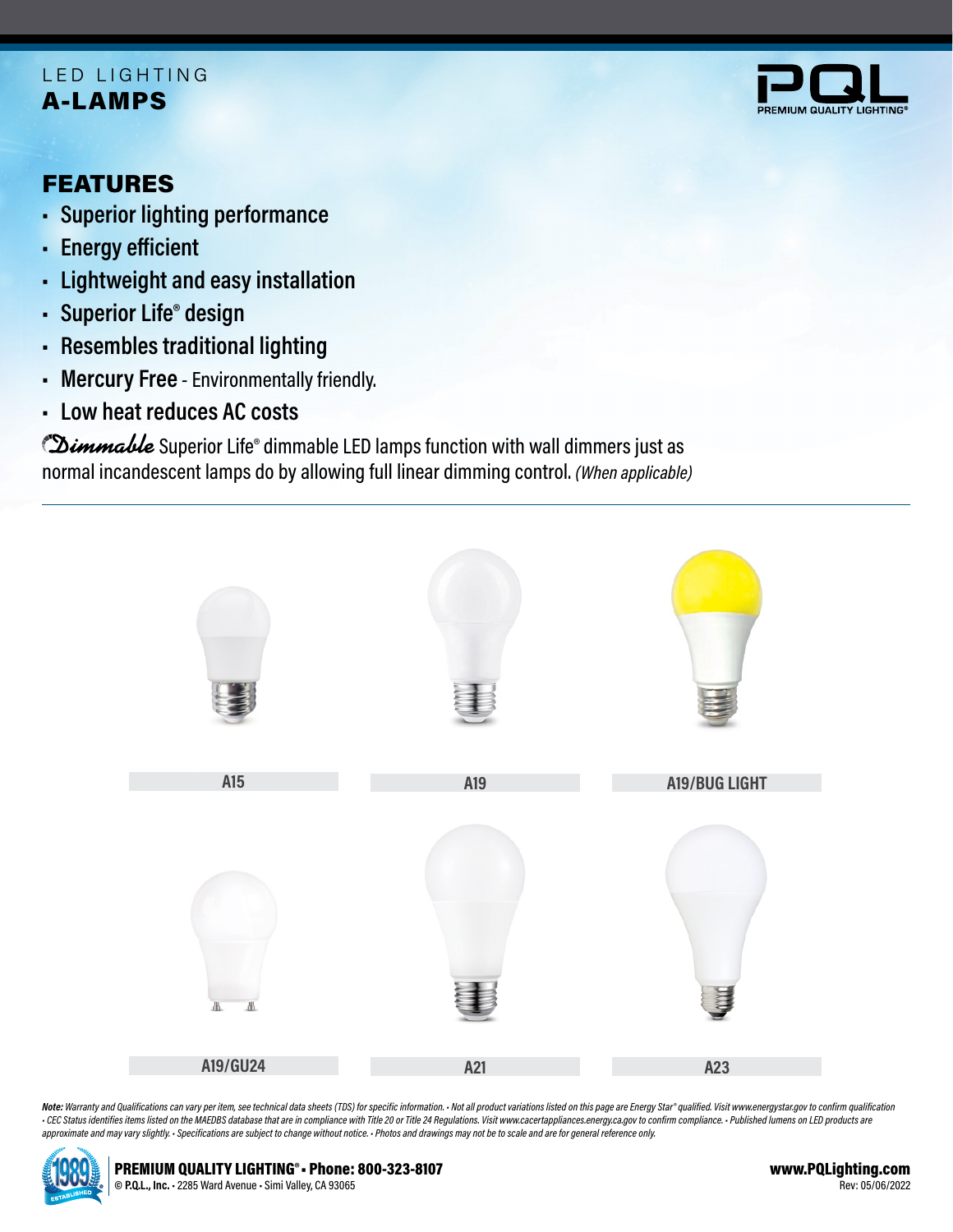## A-LAMPS LED LIGHTING



#### A15 LAMPS

| <b>WATTS</b>     |                     | ITEM# DESCRIPTION     | <b>ENERGY</b><br><b>STAR®</b> | <b>CEC</b><br><b>STATUS</b> | <b>CCT</b> | <b>LUMENS</b> | <b>LPW</b> | <b>BEAM</b> | <b>CRI</b> | <b>MOL</b> | <b>VOLTS</b> | <b>BASE</b>   | LIFE<br><b>HOURS</b> | TRAD.<br>EQUIV. | <b>CASE</b> |
|------------------|---------------------|-----------------------|-------------------------------|-----------------------------|------------|---------------|------------|-------------|------------|------------|--------------|---------------|----------------------|-----------------|-------------|
|                  | <b>NON-DIMMABLE</b> |                       |                               |                             |            |               |            |             |            |            |              |               |                      |                 |             |
| 4.5              | 91236               | 4.5WA15/30K           |                               |                             | 3000K      | 300           | 67         | $150^\circ$ | 80         | 3.3''      | 120          | <b>MEDIUM</b> | 15,000               | 40W             | 48          |
|                  | 91237               | 4.5WA15/40K           |                               |                             | 4000K      | 300           | 67         | $150^\circ$ | 80         | 3.3''      | 120          | <b>MEDIUM</b> | 15,000               | 40W             | 48          |
|                  | 91238               | 4.5WA15/50K           |                               |                             | 5000K      | 300           | 67         | $150^\circ$ | 80         | 3.3''      | 120          | <b>MEDIUM</b> | 15,000               | 40W             | 48          |
| <b>A19 LAMPS</b> |                     |                       |                               |                             |            |               |            |             |            |            |              |               |                      |                 |             |
|                  | WATTS ITEM#         | <b>DESCRIPTION</b>    | <b>ENERGY</b>                 | <b>CEC</b><br>STATUS        | <b>CCT</b> | <b>LUMENS</b> | <b>LPW</b> | <b>BEAM</b> | <b>CRI</b> | <b>MOL</b> | <b>VOLTS</b> | <b>BASE</b>   | <b>LIFE</b>          | TRAD.           | <b>CASE</b> |
| <b>DIMMABLE</b>  |                     |                       | <b>STAR®</b>                  |                             |            |               |            |             |            |            |              |               | <b>HOURS</b>         | EQUIV.          |             |
| 5                | 91881               | 5.5WA19/27K/DIMM      | $\bigstar$                    |                             | 2700K      | 450           | 82         | $220^\circ$ | 83         | 4.1''      | 120          | <b>MEDIUM</b> | 25,000               | 40W             | 96          |
|                  | 91882               | 5.5WA19/30K/DIMM      | $\bigstar$                    |                             | 3000K      | 450           | 82         | $220^\circ$ | 83         | 4.1''      | 120          | <b>MEDIUM</b> | 25,000               | 40W             | 96          |
|                  | 91883               | 5.5WA19/40K/DIMM      | ★                             |                             | 4000K      | 450           | 82         | $220^\circ$ | 82         | 4.1''      | 120          | <b>MEDIUM</b> | 25,000               | 40W             | 96          |
|                  | 91884               | 5.5WA19/50K/DIMM      | $\bigstar$                    |                             | 5000K      | 450           | 82         | $220^\circ$ | 84         | 4.1''      | 120          | <b>MEDIUM</b> | 25,000               | 40W             | 96          |
| 9                | 91885               | 9WA19/27K/DIMM        |                               |                             | 2700K      | 800           | 89         | $220^\circ$ | 83         | 4.1''      | 120          | <b>MEDIUM</b> | 25,000               | 60W             | 96          |
|                  | 91886               | 9WA19/30K/DIMM        |                               |                             | 3000K      | 800           | 89         | $220^\circ$ | 83         | 4.1''      | 120          | <b>MEDIUM</b> | 25,000               | 60W             | 96          |
|                  | 91887               | 9WA19/40K/DIMM        |                               |                             | 4000K      | 800           | 89         | $220^\circ$ | 83         | 4.1''      | 120          | <b>MEDIUM</b> | 25,000               | 60W             | 96          |
|                  | 91888               | 9WA19/50K/DIMM        |                               |                             | 5000K      | 800           | 89         | $220^\circ$ | 83         | 4.1''      | 120          | <b>MEDIUM</b> | 25,000               | 60W             | 96          |
| 10               | 91902               | 10WA19/27K/DIMM       | $\bigstar$                    | T <sub>20</sub>             | 2700K      | 800           | 80         | $220^\circ$ | 92         | 4.3''      | 120          | <b>MEDIUM</b> | 25,000               | 60W             | 96          |
|                  | 91903               | 10WA19/30K/DIMM       | $\bigstar$                    | T <sub>20</sub>             | 3000K      | 800           | 80         | $220^\circ$ | 90         | 4.3''      | 120          | <b>MEDIUM</b> | 25,000               | 60W             | 96          |
|                  | 91918               | 10WA19/50K/DIMM       | $\bigstar$                    | T <sub>20</sub>             | 5000K      | 800           | 80         | 220°        | 90         | 4.3''      | 120          | <b>MEDIUM</b> | 25,000               | 60W             | 96          |
| 11               | 91904               | 11WA19/27K/DIMM       | $\bigstar$                    | T20                         | 2700K      | 1100          | 110        | $220^\circ$ | 91         | 4.5''      | 120          | <b>MEDIUM</b> | 25,000               | 75W             | 96          |
|                  | 91905               | 11WA19/30K/DIMM       | $\bigstar$                    | T <sub>20</sub>             | 3000K      | 1100          | 110        | $220^\circ$ | 94         | 4.5''      | 120          | <b>MEDIUM</b> | 25,000               | <b>75W</b>      | 96          |
|                  | 91919               | 11WA19/50K/DIMM       | $\bigstar$                    | T <sub>20</sub>             | 5000K      | 1100          | 110        | $220^\circ$ | 90         | 4.5''      | 120          | <b>MEDIUM</b> | 25,000               | <b>75W</b>      | 96          |
|                  | 91889               | 11WA19/27K/DIMM       | $\bigstar$                    |                             | 2700K      | 1100          | 110        | $220^\circ$ | 83         | 4.5''      | 120          | <b>MEDIUM</b> | 25,000               | 75W             | 96          |
|                  | 91890               | 11WA19/30K/DIMM       | ★                             |                             | 3000K      | 1100          | 110        | $220^\circ$ | 84         | 4.5''      | 120          | <b>MEDIUM</b> | 25,000               | <b>75W</b>      | 96          |
|                  | 91891               | 11WA19/40K/DIMM       | $\bigstar$                    |                             | 4000K      | 1100          | 110        | $220^\circ$ | 84         | 4.5''      | 120          | <b>MEDIUM</b> | 25,000               | <b>75W</b>      | 96          |
|                  | 91892               | 11WA19/50K/DIMM       | ★                             |                             | 5000K      | 1100          | 110        | $220^\circ$ | 82         | 4.5''      | 120          | <b>MEDIUM</b> | 25,000               | <b>75W</b>      | 96          |
| 15               | 91893               | 15WA19/27K/DIMM       |                               |                             | 2700K      | 1600          | 107        | $220^\circ$ | 82         | 4.6''      | 120          | MEDIUM        | 25,000               | 100W            | 96          |
|                  | 91894               | 15WA19/30K/DIMM       |                               |                             | 3000K      | 1600          | 107        | $220^\circ$ | 82         | 4.6''      | 120          | <b>MEDIUM</b> | 25,000               | 100W            | 96          |
|                  | 91895               | 15WA19/40K/DIMM       |                               |                             | 4000K      | 1600          | 107        | $220^\circ$ | 82         | 4.6''      | 120          | <b>MEDIUM</b> | 25,000               | 100W            | 96          |
|                  | 91896               | 15WA19/50K/DIMM       |                               |                             | 5000K      | 1600          | 107        | $220^\circ$ | 81         | 4.6''      | 120          | <b>MEDIUM</b> | 25,000               | 100W            | 96          |
|                  | <b>NON-DIMMABLE</b> |                       |                               |                             |            |               |            |             |            |            |              |               |                      |                 |             |
| 6                | 91865               | 6WA19/27K             |                               |                             | 2700K      | 450           | 75         | $220^\circ$ | 80         | 4.1''      | 120          | MEDIUM        | 25,000               | 40W             | 96          |
|                  | 91866               | 6WA19/30K             |                               |                             | 3000K      | 450           | 75         | $220^\circ$ | 80         | 4.1''      | 120          | <b>MEDIUM</b> | 25,000               | 40W             | 96          |
|                  | 91867               | 6WA19/40K             |                               |                             | 4000K      | 450           | 75         | $220^\circ$ | 80         | 4.1''      | 120          | <b>MEDIUM</b> | 25,000               | 40W             | 96          |
|                  | 91868               | 6WA19/50K             |                               |                             | 5000K      | 450           | 75         | $220^\circ$ | 80         | 4.1''      | 120          | MEDIUM        | 25,000               | 40W             | 96          |
| 9                | 91869               | 9WA19/27K             |                               |                             | 2700K      | 800           | 89         | $220^\circ$ | 80         | 4.1''      | 120          | MEDIUM        | 25,000               | 60W             | 96          |
|                  | 91870               | 9WA19/30K             |                               |                             | 3000K      | 800           | 89         | $220^\circ$ | 80         | 4.1''      | 120          | MEDIUM        | 25,000               | 60W             | 96          |
|                  | 91871               | 9WA19/40K             |                               |                             | 4000K      | 800           | 89         | $220^\circ$ | 80         | 4.1''      | 120          | MEDIUM        | 25,000               | 60W             | 96          |
|                  | 91872               | 9WA19/50K             |                               |                             | 5000K      | 800           | 89         | $220^\circ$ | 80         | 4.1''      | 120          | MEDIUM        | 25,000               | 60W             | 96          |
| 9.5              | 90965               | 9.5WA19/24K/BUG LIGHT |                               | N/A                         | 2400K      | 650           | 68         | $140^\circ$ | 80         | 4.4''      | 120          | MEDIUM        | 15,000               | 60W             | 48          |
| 11               | 91873               | 11WA19/27K            |                               |                             | 2700K      | 1100          | 110        | $200^\circ$ | 80         | 4.3''      | 120          | <b>MEDIUM</b> | 25,000               | 75W             | 96          |
|                  | 91874               | 11WA19/30K            |                               |                             | 3000K      | 1100          | 110        | $200^\circ$ | 80         | 4.3''      | 120          | MEDIUM        | 25,000               | 75W             | 96          |
|                  | 91875               | 11WA19/40K            |                               |                             | 4000K      | 1100          | 110        | $200^\circ$ | 80         | 4.3''      | 120          | MEDIUM        | 25,000               | 75W             | 96          |
|                  | 91876               | 11WA19/50K            |                               |                             | 5000K      | 1100          | 110        | $200^\circ$ | 80         | 4.3''      | 120          | MEDIUM        | 25,000               | 75W             | 96          |

*Key: P = Pending / N/A = Not Applicable / LPW = Lumens Per Watt / TRAD. EQUIV. = Traditional Equivalent*

*Note: Warranty and Qualifications can vary per item, see technical data sheets (TDS) for specific information. • Not all product variations listed on this page are Energy Star® qualified. Visit www.energystar.gov to confirm qualification • CEC Status identifies items listed on the MAEDBS database that are in compliance with Title 20 or Title 24 Regulations. Visit www.cacertappliances.energy.ca.gov to confirm compliance. • Published lumens on LED products are approximate and may vary slightly. • Specifications are subject to change without notice. • Photos and drawings may not be to scale and are for general reference only.*



www.PQLighting.com Rev: 05/06/2022